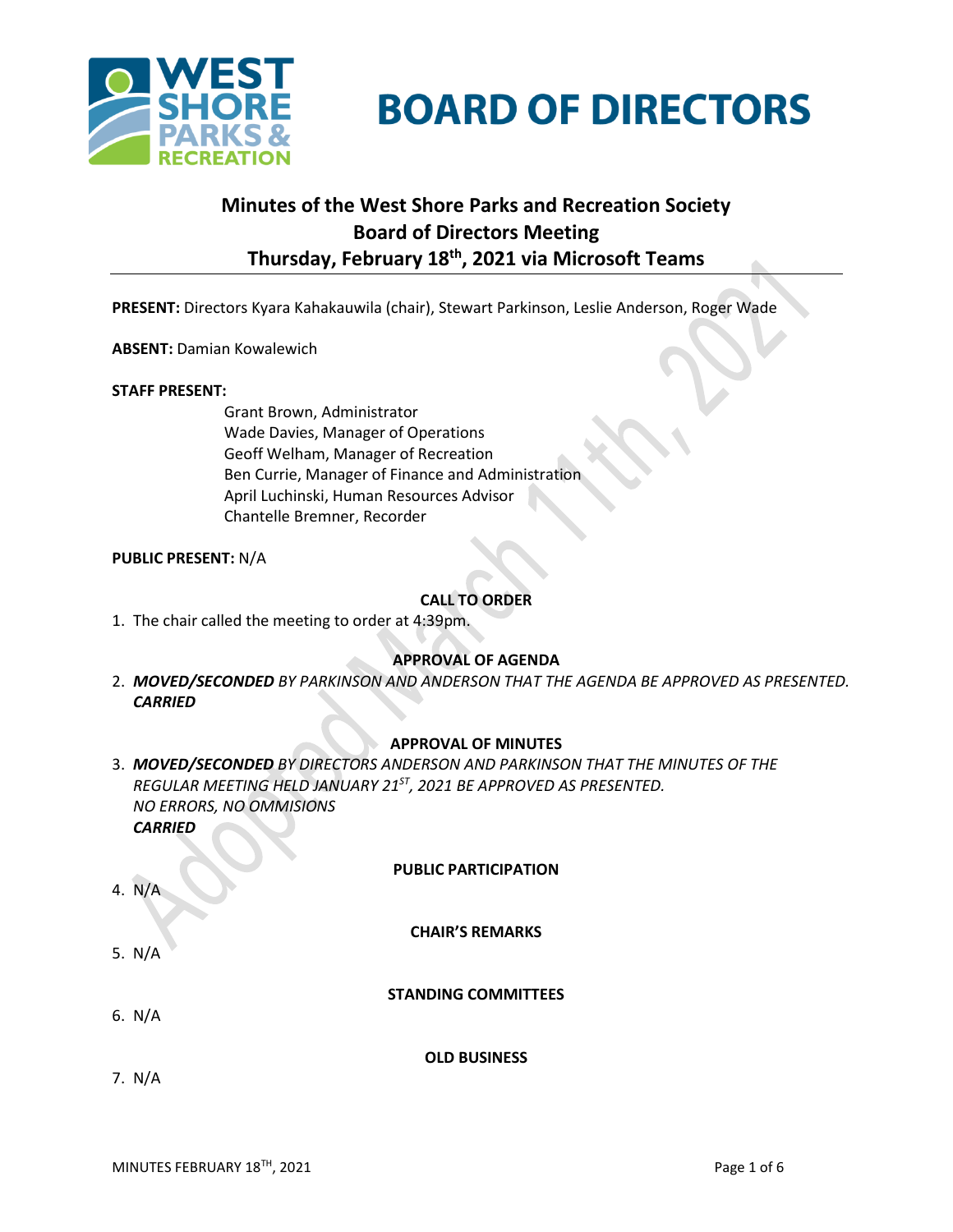### **NEW BUSINESS**

### 8. **a) Annual Report Discussion**

*Geoff Welham, manager of recreation commented on the following:*

WSPR staff are considering changing the format of the annual report going forward. As a society, we are not required to put together a publication. However, as part of the operating agreement with the municipal owners, the Society is expected to provide an annual report in an acceptable format that summarizes the activities from the previous year. Departmental presentations to the board throughout the year and an annual presentation to the mayors and council will help satisfy this requirement. WSPR staff propose to change the format of the annual report from a multi-page printed publication, which is also available on the website, to a poster that includes the relevant stats of interest. This change will lower the overall production cost considerably.

There was board discussion and it was decided that it is a good idea to downsize the publication to a poster including the relevant stats and how the requisitions are being used to support the services WSPR offers.

*MOVED/SECONDED BY DIRECTORS ANDERSON AND PARKINSON THAT THE ANNUAL REPORT BE CHANGED FROM A MULTI-PAGE DOCUMENT TO A POSTER FORMAT. CARRIED*

DIRECTOR ROGER WADE ARRIVED AT 4:52PM.

### **FOR INFORMATION**

### 9. **a) JDF Arena improvement project**

*Wade Davies, manager of operations highlighted the following:*

The project is on target to be completed by June with enough available budget to install new stand seating.

### **b) JDF Childcare Centre project**

*Geoff Welham, manager of recreation highlighted the following:*

WSPR staff are currently taking applications of interest for the new licensed daycare. Afterschool Care registration for new families begins next week for 40 available spaces.

Framing continues in the project space with electrical and plumbing also being completed.

WSPR staff are currently sourcing out furniture, fixtures and equipment for the space.

### **c) Administrator's Report**

*Grant Brown, administrator highlighted the following.*

# **Administration/Human Resources**

The major dry floor users received a letter outlining the status of the JDF Arena floor project and the anticipated June completion date. The comments received thus far express disappointment, however they are understanding of the situation.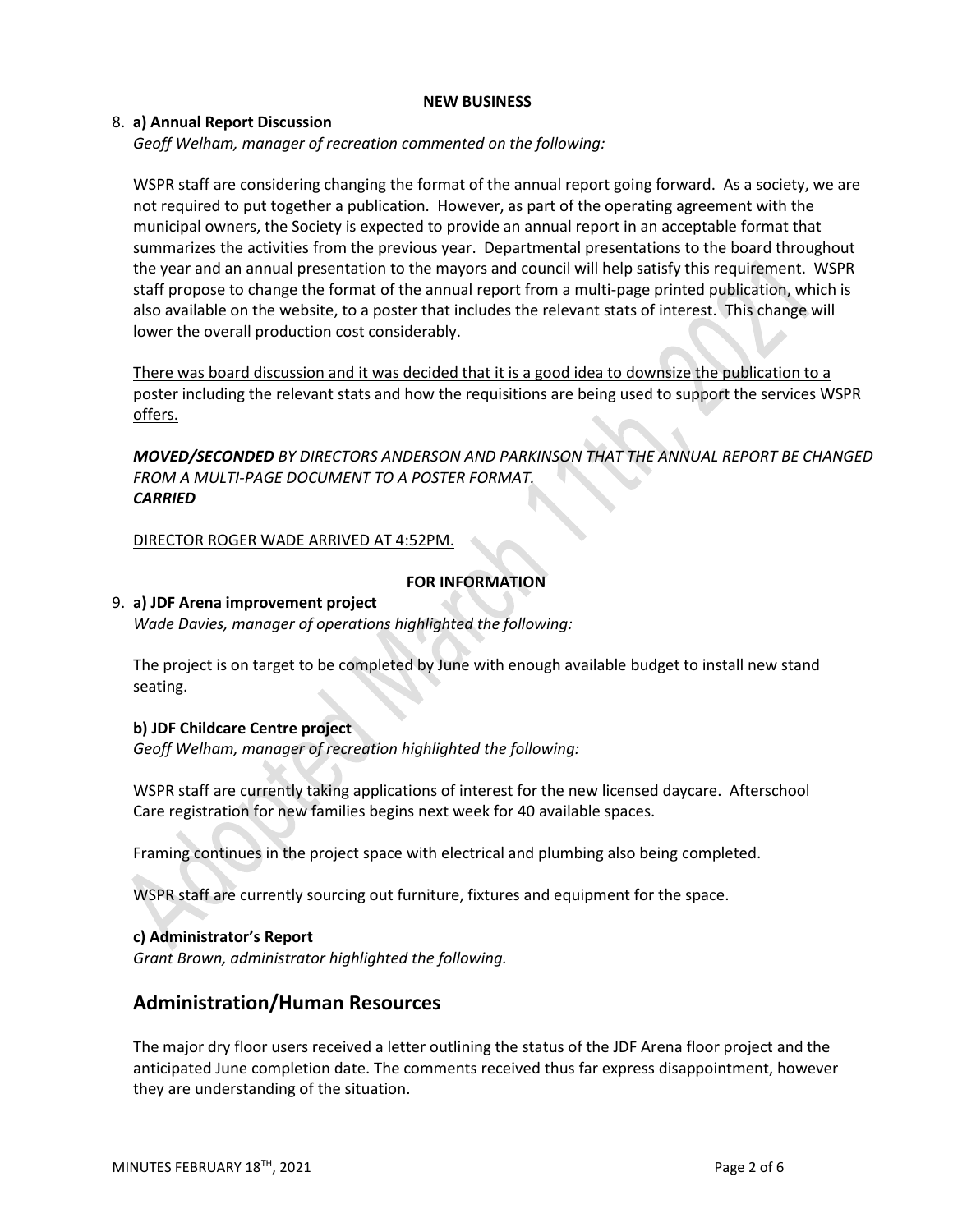The human resources team is currently working towards helping finance with year-end tasks, working with departments to solve staffing issues and refreshing the orientation manual for new staff.

The finance team completed the  $2^{nd}$  COVID Safe Restart Grant Fund request to the board and forwarded the request for approval to the owners. In addition, an update to the Corporate Procurement Policy was made. The policy states that WSPR must procure all goods and services efficiently, fairly, and economically, in a publicly accountable, open, and transparent manner. The focus for February and March will be 2020 year-end, the financial audit, 2021 budget tracking and training. Goals for 2021 include reviewing the long-term plan for food and beverage services, streamlining the revenue and expense tracking, budget forecasts, and training /staff development.

Thus far, the WSPR second request for COVID-19 Safe Restart Grant Funds and the 2021 Budget request have been approved by 3 of the 5 owners, with the remaining 2 owners bringing forward the requests mid-February.

Staff met with the GVLRA to discuss the scheduling and details of the negotiations for a new Collective Agreement. A follow-up meeting is scheduled for mid-February.

Beginning in March, WSPR department heads will begin annual presentations to the board with a different department presenting each month, with some exceptions. This will give department heads the chance to showcase their team's work and increase the board's knowledge of WSPR operations.

# **Operations**

### **Maintenance**

The pool air handling unit and heat recovery system has been fully-commissioned and has made a noticeable improvement to the air quality in the pool. Service work has been completed on various machinery in the Q Centre. Updates have been made to the Ammonia Exposure Control Plan to ensure its compliance with WorksafeBC. Work is under way on the removal of the slab in the JDF Arena. Construction crews were onsite draining the brine lines and breaking up the floor in preparation for its removal within 5 days of being awarded the contract.

### **Parks**

The crew has begun mapping the utility services on our site using Google Earth, overlaying power, sewer, water and gas lines. The golf course is in good shape even with the large increase in rounds played. Repairs to the tee boxes are ongoing as the number of divots have increased. The fields are in better shape as compared to previous years, as overall hours of use have been down during COVID-19, thus the annual closure in late spring will be shorter in 2021.

The transformer switch for the lower park was damaged as a result of the power outage in December. Temporary repairs have been made to allow the usage of the lower park lights until the replacement is installed.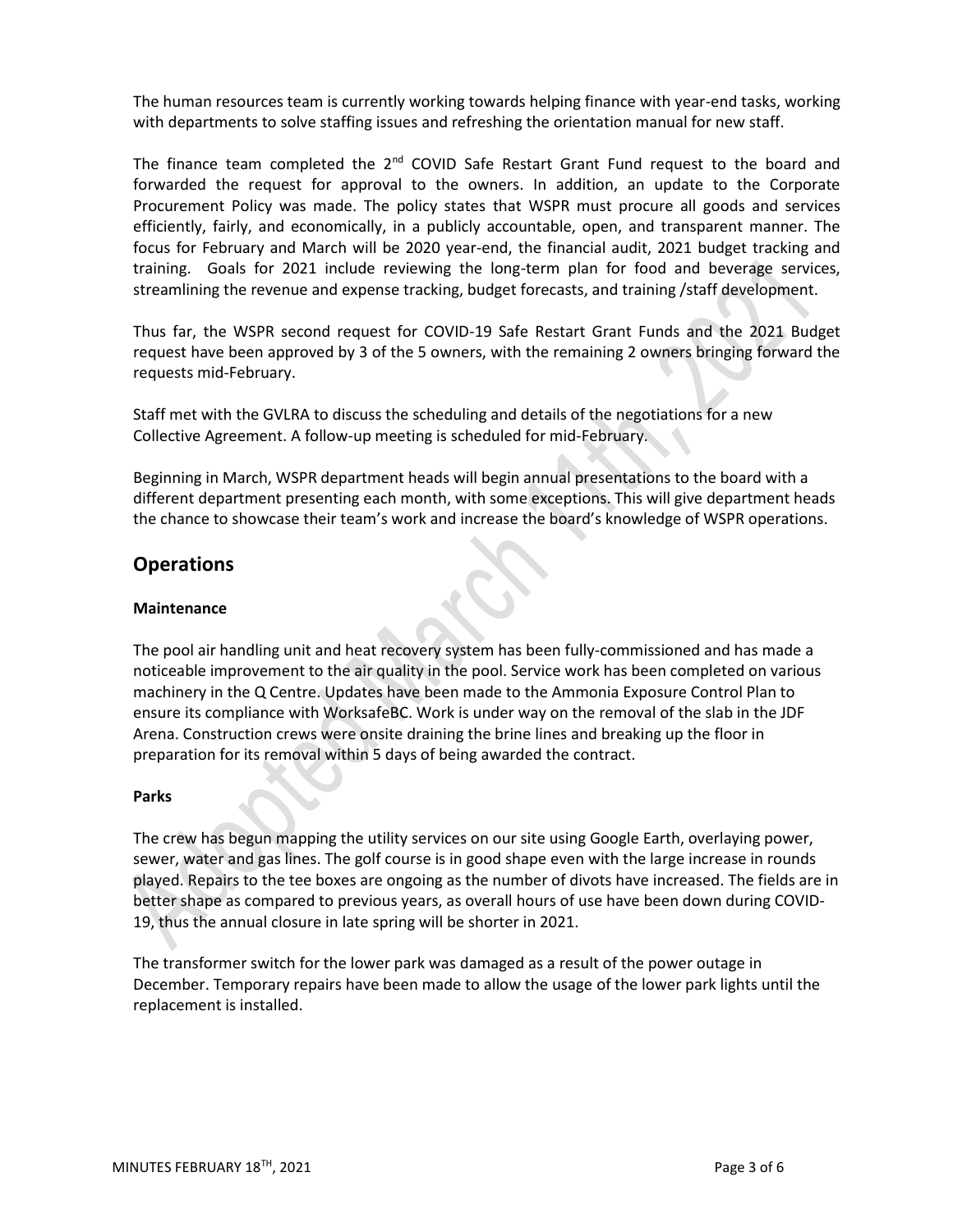# **Programs**

## **Community Recreation**

The new pottery studio at Centennial Centre for Arts, Culture and Community was relocated from the Q Centre and opened with a "virtual celebration" on Friday, January  $22^{nd}$ . The new space is spacious and offers a creative environment to enjoy working with clay. Programs offered include: Open Studio Time, Adult Programs, Private and Semi-Private Lessons, School Age Programs, Home Learners Pottery and much more. The new studio is equipped with a dedicated hand building area, multiple wheel stations, a separate glazing room and three kilns.

The "Girls Got Game" 8-week program for 9-12yr old's, which is funded by the *Gender Equity in Recreational Sport; Community Grants Initiative 2019* started this January. The CPRA funding was kindly carried over from 2020 due to the pandemic. In this low-cost program, girls work on fundamental movement skills and physical literacy to be confident to explore different sports. Girls are exposed to different team or individual sports each week by strong female athletes and coaches from their community. The aim is to break down barriers and help young girls develop confidence and a passion for sport. 10 girls are currently registered and another 15 are registered for the Girls Got Game Camp during spring break.

WSPR and the West Shore Skate Park Coalition held a fundraising touchless bottle drive on Sunday, January 3r<sup>d</sup>, following all provincial COVID-19 guidelines. 163 vehicles drove through raising an amazing \$4,006. Thanks to all the volunteers that supported the event on a very wet day.

Spring break registration has taken off in the last couple of weeks and staff are currently trying to recruit additional leaders in order to open up waitlists!

Licensed Camps -2 camps per week, full with 20 kids per day (daily reg) Aspiring Artist Camp – 1 camp per week, full with 8 kids per day (weekly reg) Active Camp – 1 camp per week, full with 12 kids per day (weekly reg) Girls Got Game Camp – 1 camp total, full with 15 kids per day (weekly reg) Forest School (contract) – 1 camp per week, full with 16 kids per day (weekly reg) Horse Riding (contract) – 1 camp total, full with 10 kids per day (weekly reg)

The WSPR and Francophone Society of Victoria grant application was successful and a launch of an online survey and town hall to determine the French programming needs of families in the West Shore will be coming in February.

# **Aquatics, Fitness and Weights**

The pool re-opened in January after a 10-month closure due to the COVID-19 pandemic. In total, 18 auxiliary aquatic staff were recalled to support the pool's re-opening and winter schedule. Each staff member was required to attend a 5-hour training in-service to review updated emergency procedures and COVID-19 safety protocols. Three different sessions were held to ensure training could be conducted safely in a small group setting. All aquatic staff also completed updated Airway Management and Oxygen Administration (AMOA) training through the Lifesaving Society, which included the introduction of new resuscitation equipment introduced to improve patient outcomes and provide additional layers of protection to staff in the event of a resuscitation during the pandemic.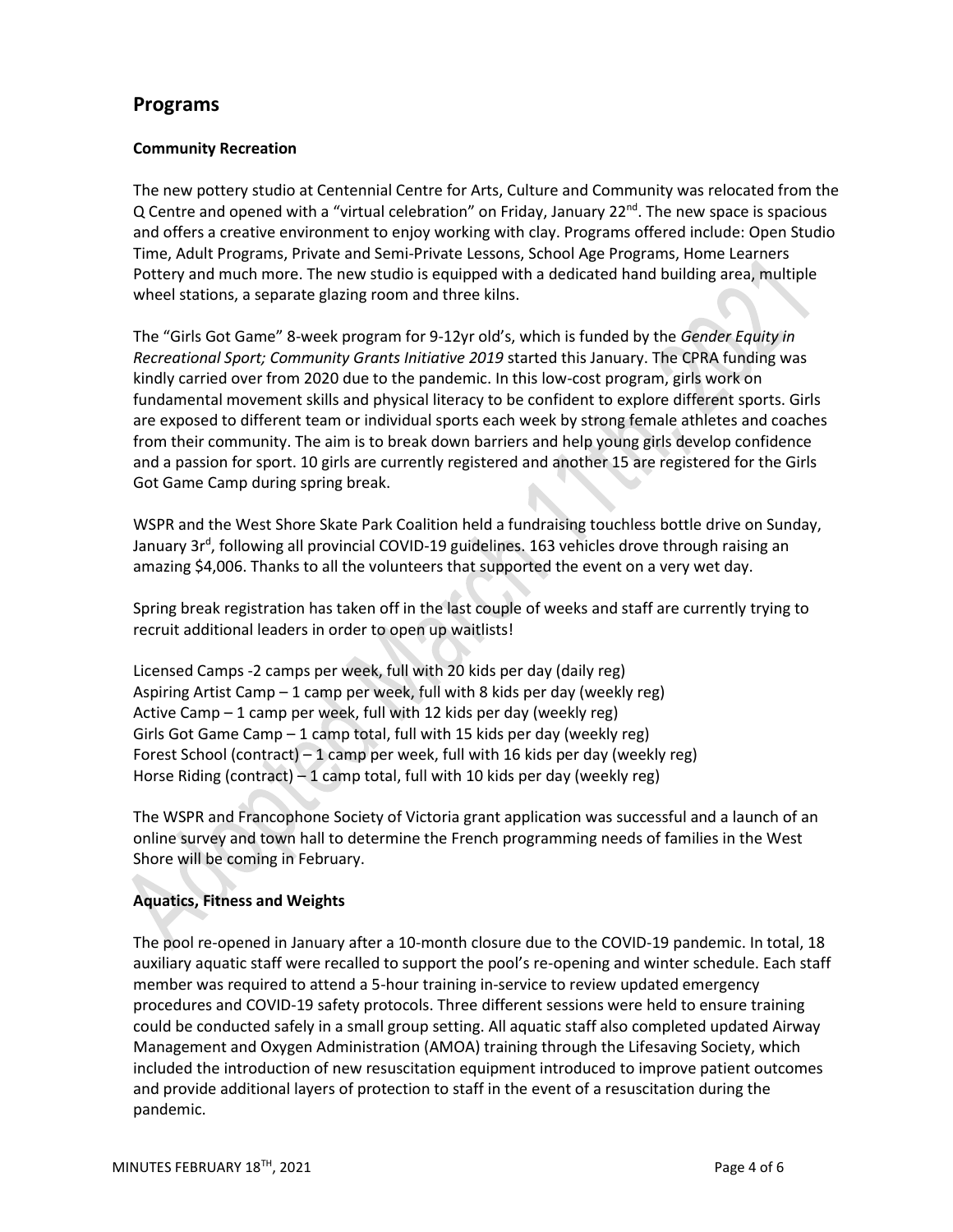Pool operations during COVID-19 are very different, and staff from multiple departments worked together to create an informational video about the new protocols. The video can be found on our website, and has received positive feedback from customers who found it helpful in understanding what to expect on their first visit. [http://www.westshorerecreation.ca/about-us/news/for-your](http://www.westshorerecreation.ca/about-us/news/for-your-safety/#5)[safety/#5](http://www.westshorerecreation.ca/about-us/news/for-your-safety/#5)

The weight room continues to operate smoothly despite the additional safety protocols. Lowintensity group fitness programming has successfully resumed, and staff continue to explore options to add more classes where required to meet our community's health and fitness needs within the current Public Health Orders.

### **Sports**

Even though it has been closed multiple days due to inclement weather, the golf course is off to a good start in 2021! There have been 1924 rounds in January which is the  $5<sup>th</sup>$  highest total rounds played since 1999. Having the Pro shop open again this year has accounted for an extra \$2,900 in revenue for January which includes 69 frozen meals sold as well as 133 beer and cider.

The sports staff have developed a "home learners" sport program in partnership with PowerWest Athletics. Activities offered include a learn-to-skate and a multi-sport session split between the Q Centre and the Indoor Sports Complex.

Warner Brothers was onsite 12 days in late January filming a Netflix series called "Maid". This rental generated over \$80,000 in un-planned revenue. The scenes shot onsite included transforming the Kids Cottage into a high-end daycare centre, the Seniors Centre was turned into a meeting room to host a meeting for an Alcohol Anonymous group and the JDF Reception lobby was turned into an Emergency Room reception centre of a hospital. WSPR staff were resilient in dealing with the many disruptions and worked together to help make this as smooth as possible with filming and programs continuing at the same time. The filming group is returning at the end of February to finish their shoot in the Kids Cottage.

April ice time in The Q Centre has been a hot commodity and contracts will be going out very soon to current and newly user groups. Volleyball and basketball rentals have been successful in the ISC and are going to continue into April and May. Baseball and softball clinics have started to increase in frequency on the turf in January as well. WSPR continues to host some of our top athletes in the country with the Rugby 7's Women's team practicing on Field 1 regularly.

# **Food & Beverage**

On January  $7<sup>th</sup>$ , the Salvation Army was onsite for a Drive Through Food Hamper Pickup in front of the Library. Thank you to the arena, sports and events team, who assisted with traffic control to ensure patrons and vehicles onsite were safe. WSPR distributed 300 frozen meals to people picking up hampers on this day funded by the West Shore Rotary Club though WSPR's community meals program, which has recently been advertised in our newsletter. This event donated 120 hampers to the community. Discussions are occurring about continuing the Drive Through Hamper Pickup on WSPR property once a month (on the week the foodbank is closed) dependent on the Salvation Army securing funding.

For the month, we have sold 862 meals; 69 of which were sold out of the Pro shop to golfers.